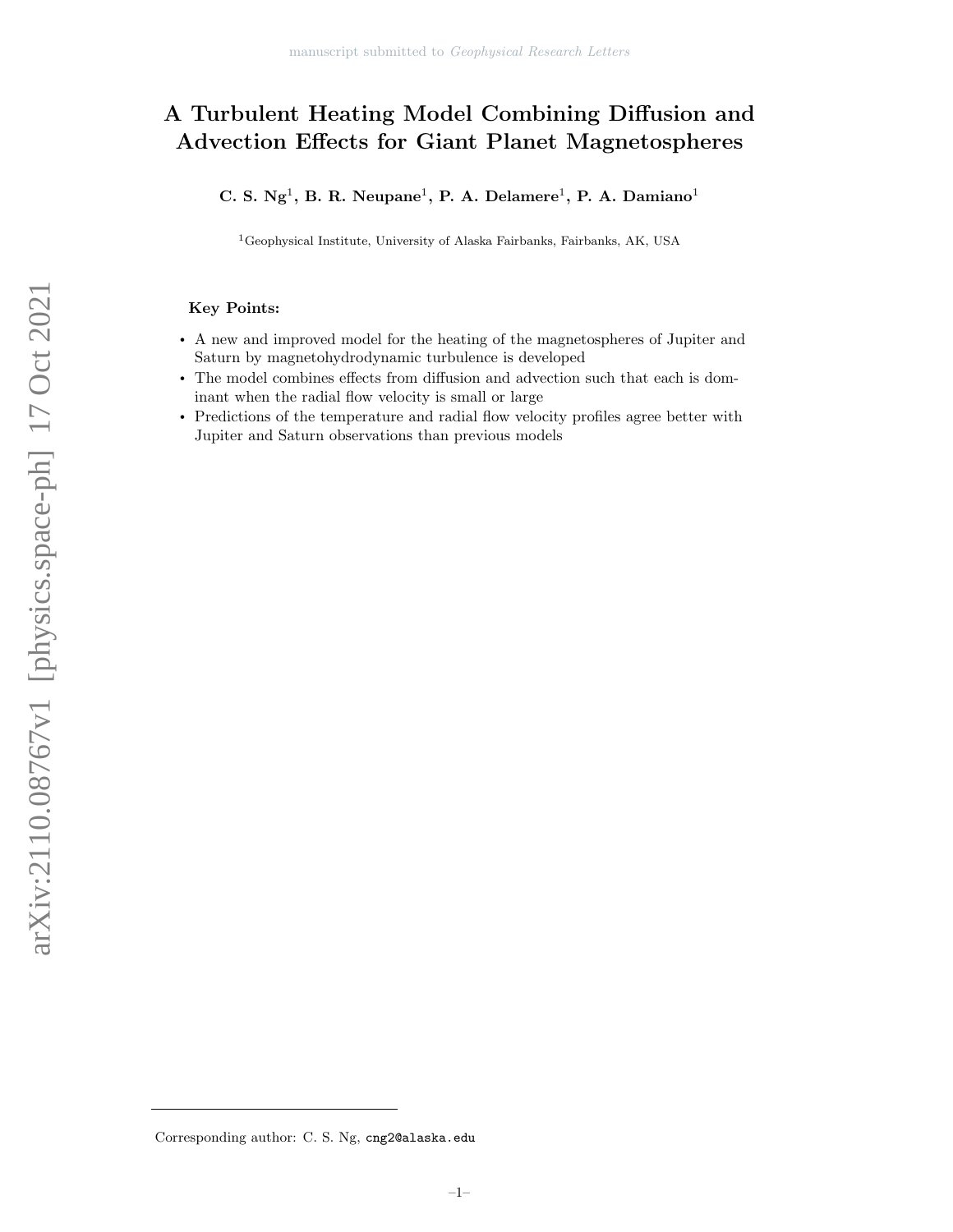## Abstract

The ion temperature of the magnetospheres of Jupiter and Saturn was observed to increase substantially from about 10 to 30 planet radii. Different heating mechanisms have been proposed to explain such observations, including a heating model for Jupiter based on MHD turbulence with flux-tube diffusion. More recently, an MHD turbulent heating model based on advection was shown to also explain the temperature increase at Jupiter and Saturn. We further develop this turbulent heating model by combining effects from both diffusion and advection. The combined model resolves the physical consistency requirement that diffusion should dominate over advection when the radial flow velocity is small and vice versa when it is large. Comparisons with observations show that previous agreements, using the advection only model, are still valid for larger radial distance. Moreover, the additional heating by diffusion results in a better agreement with the temperature observations for smaller radial distance.

## Plain Language Summary

The ion temperature of the magnetospheres of Jupiter and Saturn was observed to increase substantially near the planet. This suggests that there should be some heating sources to counter the cooling effect due to expansion. There have been several models trying to explain such observation using different heating mechanisms, including a heating model for Jupiter based on turbulence and diffusion effects, as well as a model based on advection effects for Jupiter and Saturn. We further develop a heating model by combining effects from both diffusion and advection. The combined model resolves the physical consistency requirement that diffusion should be stronger than advection nearer to the planet, but shifting to the opposite farther away. Comparisons with observations show that previous agreements using the advection only model are still valid, and are improved by including diffusion nearer to the planet.

# 1 Introduction

One major unresolved problem in the physics of giant magnetospheres is to find the mechanism responsible for the observed increase of ion temperature with radial distance (e.g., Bagenal & Delamere, 2011). Such observations show that the ion temperature of the magnetospheres of Jupiter and Saturn increase substantially, about a factor of 3, from about 10 to 30 planet radii. This suggests that there should be some heating sources to counter the cooling effect due to adiabatic expansion. There have been several models proposed to explain such observations using different heating mechanisms (e.g., Hill et al., 1983). Saur (2004) considered the possibility of turbulent heating of Jupiter's magnetodisc (10 to 40  $R_J$ ) based on magnetohydrodynamic (MHD) turbulence, and flux tube diffusion. Another turbulent heating model for Jupiter was developed by Ng et al. (2018), in which the outward plasma transport is dominated by advection rather than diffusion, as inspired by turbulent heating models of the solar wind (e.g., Ng et al., 2010). They found that the observed heating rate density due to MHD turbulence can provide enough heating to explain the observed increase of ion temperature to about 30 RJ. More recently the same turbulence heating model was also applied to Saturn's magnetosphere by Neupane et al. (2021), who also found a consistent relationship between the heating rate density and the temperature increase.

The justification for the advection dominated turbulent heating model was argued in details by Ng et al. (2018), based on the observed fact that beyond about 10  $R_J$  the radial transport time becomes much shorter, or the radial outflow speed becomes much larger (Delamere & Bagenal, 2010; Bagenal & Delamere, 2011; Bagenal et al., 2016). While this model does give the required heating rate at the radial positions up to about 30 planet radii for both Jupiter and Saturn, strictly speaking it cannot be applied to positions near and inward of 10 planet radii due to the fact the the radial outflow speed is still small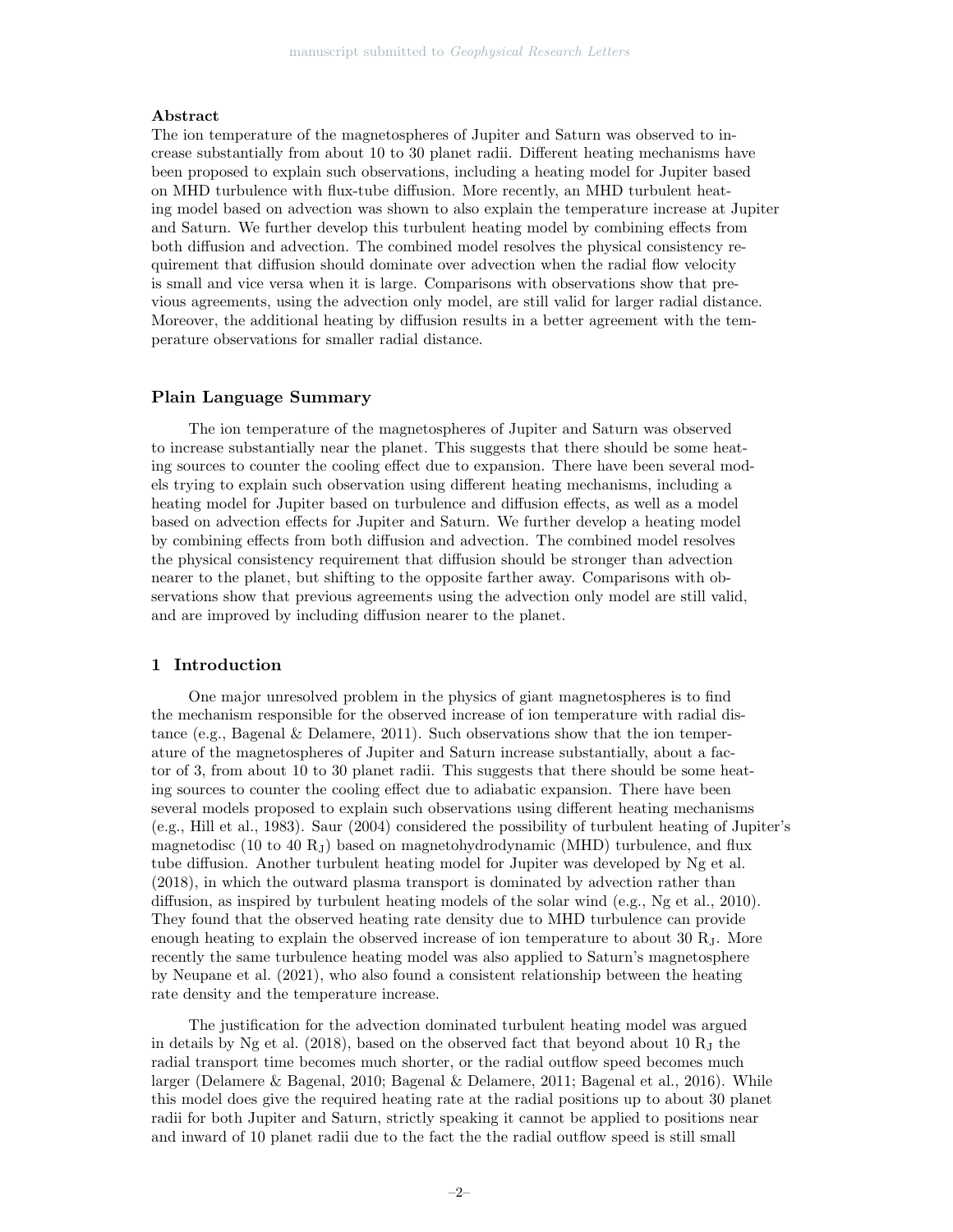there. Moreover, the temperature increases predicted by this model do seem to be significantly smaller than the observed data for both Jupiter and Saturn in the near planet positions (Ng et al., 2018; Neupane et al., 2021).

In this paper, we develop a new turbulent heating model by combining the diffusion model of Saur (2004), and the advection model of Ng et al. (2018). The formulation for this model will be given in the next Section. In Section 3 we will apply this new model to both Jupiter and Saturn cases to compare the predicted temperature, as well as radial outflow speed, with observations. Discussion and conclusion will be given in Section 4.

# 2 A Combined Turbulent Heating Model

We start the derivation of the one-dimensional steady-state turbulent heating model by writing down the transport equations for mass,

$$
\dot{M} = 2\pi LR H m_i n V_r - 2\pi m_i \frac{D_{LL}}{L^2} \frac{d}{dL} (n H L^3) \,. \tag{1}
$$

In this equation,  $\dot{M}$  is the mass rate to be transported out of the inner magnetosphere injected by Io of Jupiter or Enceladus of Saturn. R is the radius of the planet.  $L = r/R$ is the normalized radial position.  $H$  is the scale height of an equatorially confined plasma sheet.  $m_i$  is the average mass of ions to be transported out. n is the volume ion number density.  $V_r$  is the radial outflow velocity.  $D_{LL}$  is the diffusion coefficient of the flux tube content of ions. Similarly, the transport equations for heat is of the form

$$
q = \frac{3}{2LR} n^{5/3} V_r \frac{d}{dL} \left( p n^{-5/3} \right) - \frac{3}{2HR^2L^3} \frac{d}{dL} \left[ \frac{D_{LL}}{L^2} \frac{d}{dL} (nHk_B TL^5) \right] , \tag{2}
$$

where  $k_B$  is the Boltzmann constant, T is the ion temperature,  $p = nk_BT$  is the ion pressure,  $q$  is the heating rate density, assumed to be due to the dissipation of MHD turbulence in this paper. On the right hand sides of Eqs. (1) and (2), the first term is due to advection and the second term is due to diffusion. The previous turbulent heating models by Saur (2004) and Ng et al. (2018) can be recovered by keeping only the diffusion terms or the advection terms respectively.

While the scale height  $H$  as a function of  $L$  can be expressed as an empirical formula fitted to observations (Bagenal & Delamere, 2011; Bagenal et al., 2016; Thomsen et al., 2010; Wilson et al., 2017), for simplicity we can approximate it as either a constant such as  $H = 2R$  used by Ng et al. (2018), or a linear function such as  $H = \theta LR$ , with the constant  $\theta = 0.27$ , used by Neupane et al. (2021). We will adopt the latter form in this paper for uniformity, although it is straightforward to derive alternate equations based on other models for the scale height. The ion density is also assumed to have a power law profile of  $n = n_0 L^{-\beta}$ . Following Saur (2004), we will also assume the diffusion coefficient is having a form of power law dependency  $D_{LL} = D_0 L^b$  such that the radial outflow velocity can be solved from Eq. (1) as

$$
V_r = \left[ \frac{\dot{M}}{2\pi R m_i} - (\beta - 4) D_0 n_0 \theta L^{b - \beta + 1} \right] \frac{1}{\theta R n L^2} \,. \tag{3}
$$

For a diffusion only model without radial outflow, we then have  $b = \beta - 1$  and

$$
D_0 = \frac{\dot{M}}{2\pi R m_i (\beta - 4) n_0 \theta} \,. \tag{4}
$$

Note that  $b = \beta$  instead in Saur (2004), which is simply due to assuming a constant H, rather than the linear form used in this derivation. If  $b = \beta - 1$  is a constant and with Eq. (4),  $V_r$  would be identically zero for all L, which is in contradiction with the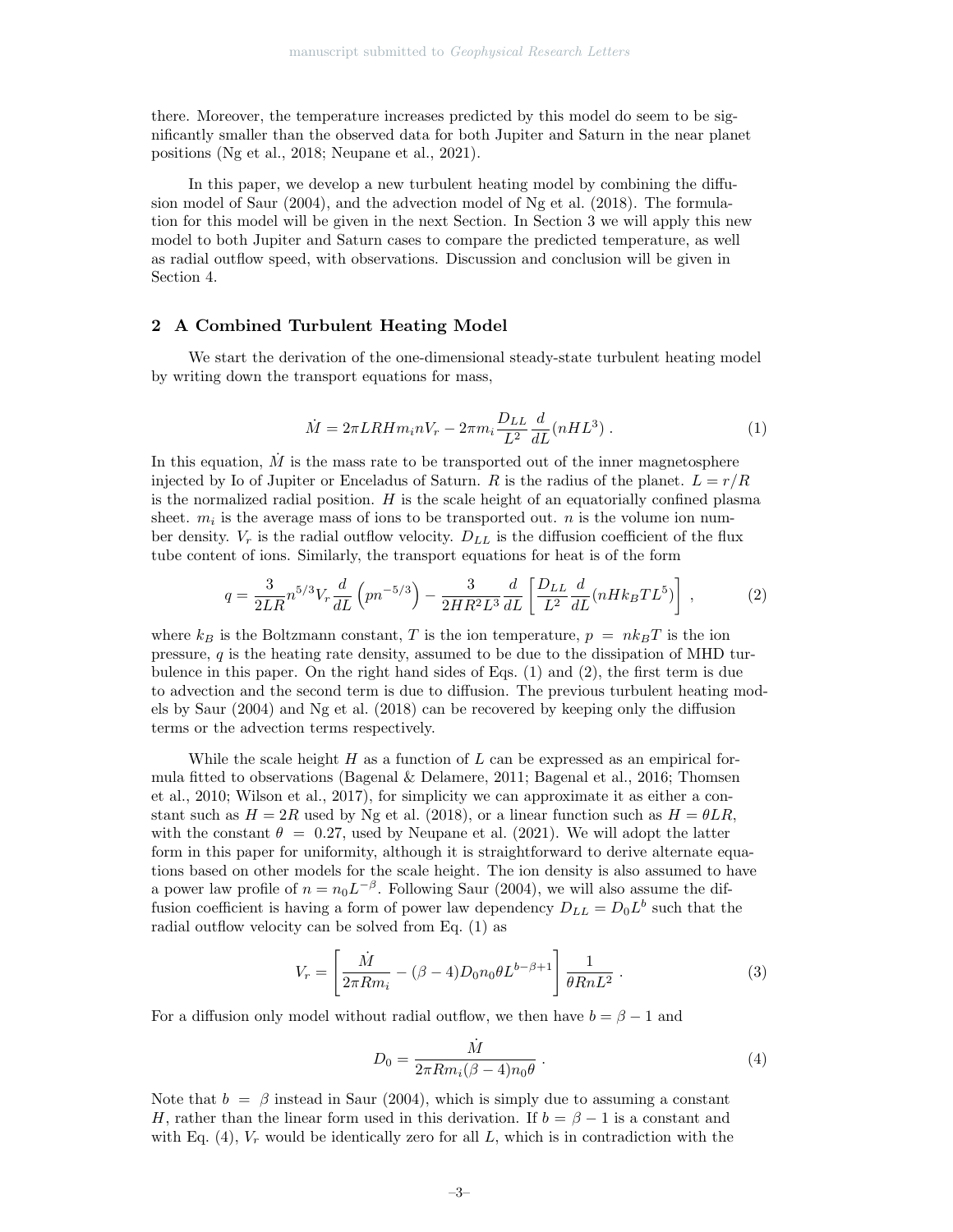

**Figure 1.** The profile of the power law index  $b$  as a function of  $L$  for the Jupiter case (red curve), and the Saturn case (blue curve).

observed growth along L (e.g., Bagenal & Delamere, 2011). While such a growth in  $V_r$ must be due to a dynamical mechanism, here we will simply model the growth by assuming b starts decreasing with L from  $\beta - 1$  (after a certain initial position  $L = L_0$ ) and compare with observations.

Substituting Eq. (3) into Eq. (2), a second order ordinary differential equation for  ${\cal T}$  can be obtained as

$$
\frac{d^2T}{dL^2} - \frac{\eta L^{\beta_1} + \beta_1 - 5}{L} \frac{dT}{dL} - \left[ \frac{2\beta}{3} \left( \eta L^{\beta_1} - \beta + 4 \right) + (6 - \beta)(\beta_1 - 2) \right] \frac{T}{L^2} = -\xi \,, \tag{5}
$$

where  $\beta_1 = \beta - b - 1$ ,

$$
\eta = \frac{\dot{M}}{2\pi R m_i n_0 D_0 \theta} = \beta - 4 , \qquad (6)
$$

and

$$
\xi = \frac{2R^2qL^{\beta - b}}{3k_B n_0 D_0} \tag{7}
$$

Since b will be chosen to be less than  $\beta-1$  for larger L,  $\beta_1$  is positive when  $V_r$  becomes larger. In this case, terms proportional to  $L^{\beta_1}$  dominate the left hand side of Eq. (5) such that the advection only model by Ng et al.  $(2018)$  is recovered when L is larger. Eq.  $(5)$ can be solved as a two-point boundary value problem with  $T(L_0) = T_0$  set for the small  $L$  side. The boundary condition for the large  $L$  side is set by requiring that advection terms are larger than diffusion terms on the left hand side of Eq. (5). Numerically this is imposed by choosing  $T$  on the large  $L$  boundary such that there is no artificial oscillations in L to make the  $d^2T/dL^2$  term large. From the experience in actually solving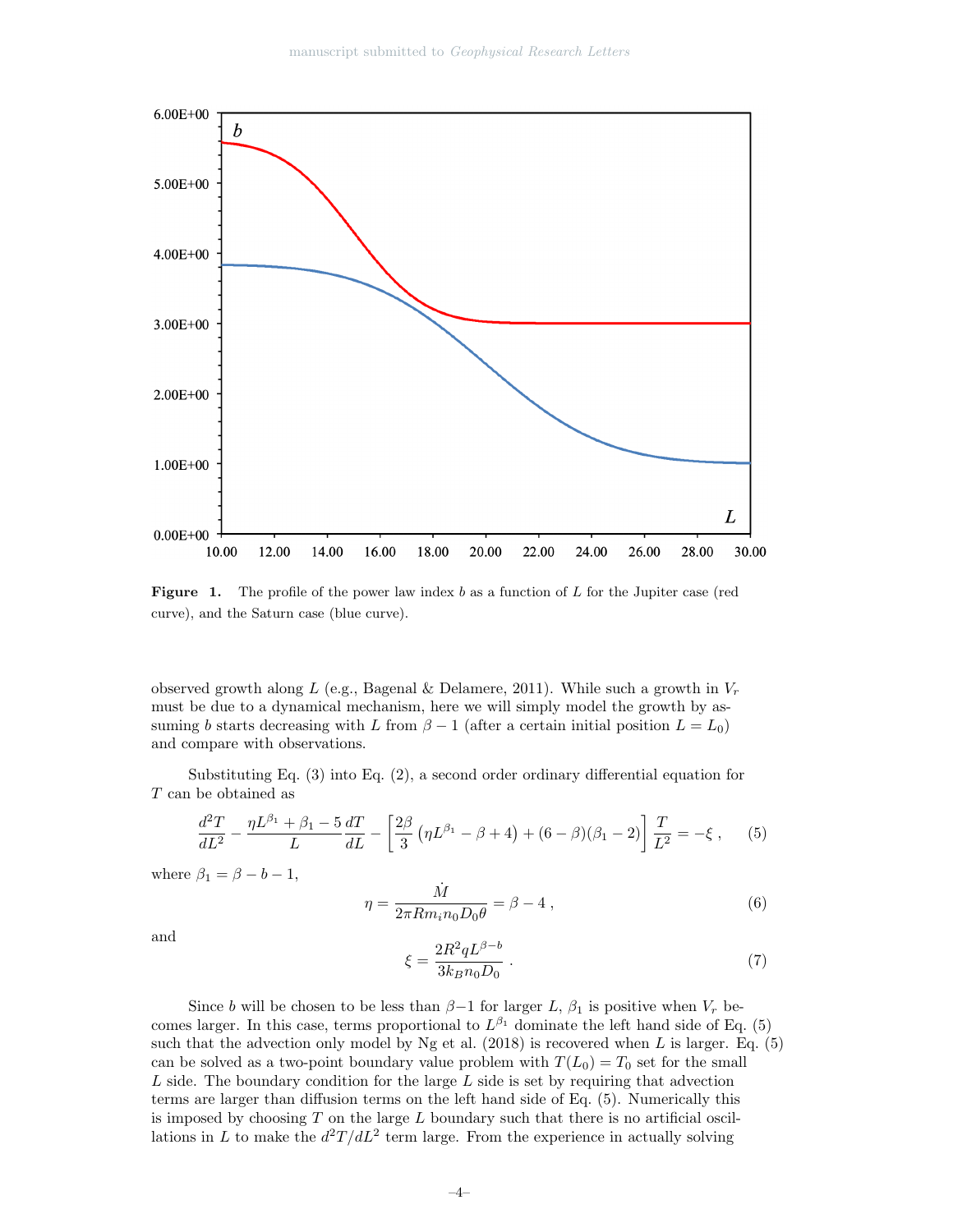

**Figure 2.** Red curve: model output of the radial outflow velocity  $V_r$  as a function of L for the Jupiter case. Black dashed curve: observed  $V_r$  from Bagenal and Delamere (2011) with  $\pm 50\%$ vertical error bars.

this equation numerically, this can be easily achieved. Much effort has been spent by Kaminker et al. (2017), Ng et al. (2018) and Neupane et al. (2021) to determine the heating rate density  $q$  by analyzing MHD turbulence spectra from magnetometer data for both Saturn and Jupiter. Please refer to these papers for the data analysis methods, as well as various plots showing the distributions of  $q$  as functions of positions. While the resulting q values scatter over some ranges for different  $L$ , for the purpose of entering q into the model calculations, it can be approximated by a fitting function of the form  $q = q_0 L^s$ , as obtained by Ng et al. (2018) and Neupane et al. (2021).

### 3 Comparing Model Predictions with Observations

We now apply the new turbulent heating model with both advection and diffusion physics to the Jupiter case using data and parameters used by Ng et al. (2018). Let us first list the values of parameters we use:  $n_0 = 1.9 \times 10^{14} \text{m}^{-3}$ ,  $\beta = 6.6$ ,  $R = R_J = 7 \times 10^{14} \text{m}^{-3}$  $10^7$ m,  $L_0 = 10$ ,  $\dot{M} = 330$ kg/s,  $m_i = 3.2 \times 10^{-26}$ kg,  $\theta = 0.27$ ,  $q_0 = 1.2 \times 10^{-14}$ W/m<sup>3</sup>,  $s = -0.57$ , and  $T_0 = 1.7 \times 10^6$ K.

The values of  $L_0$  and  $T_0$  are chosen here to be consistent with our published work. In principle, those values should be determined by physical chemistry models for the inner magnetospheres (Delamere et al., 2005; Fleshman et al., 2013). By such considerations, as well as observations, (e.g., Sittler et al., 2008),  $L_0$  could be chosen slightly inwards to about 8 for Jupiter, and about 7 for Saturn. Such small adjustments should not affect the conclusion of this paper, but might be needed for future investigations.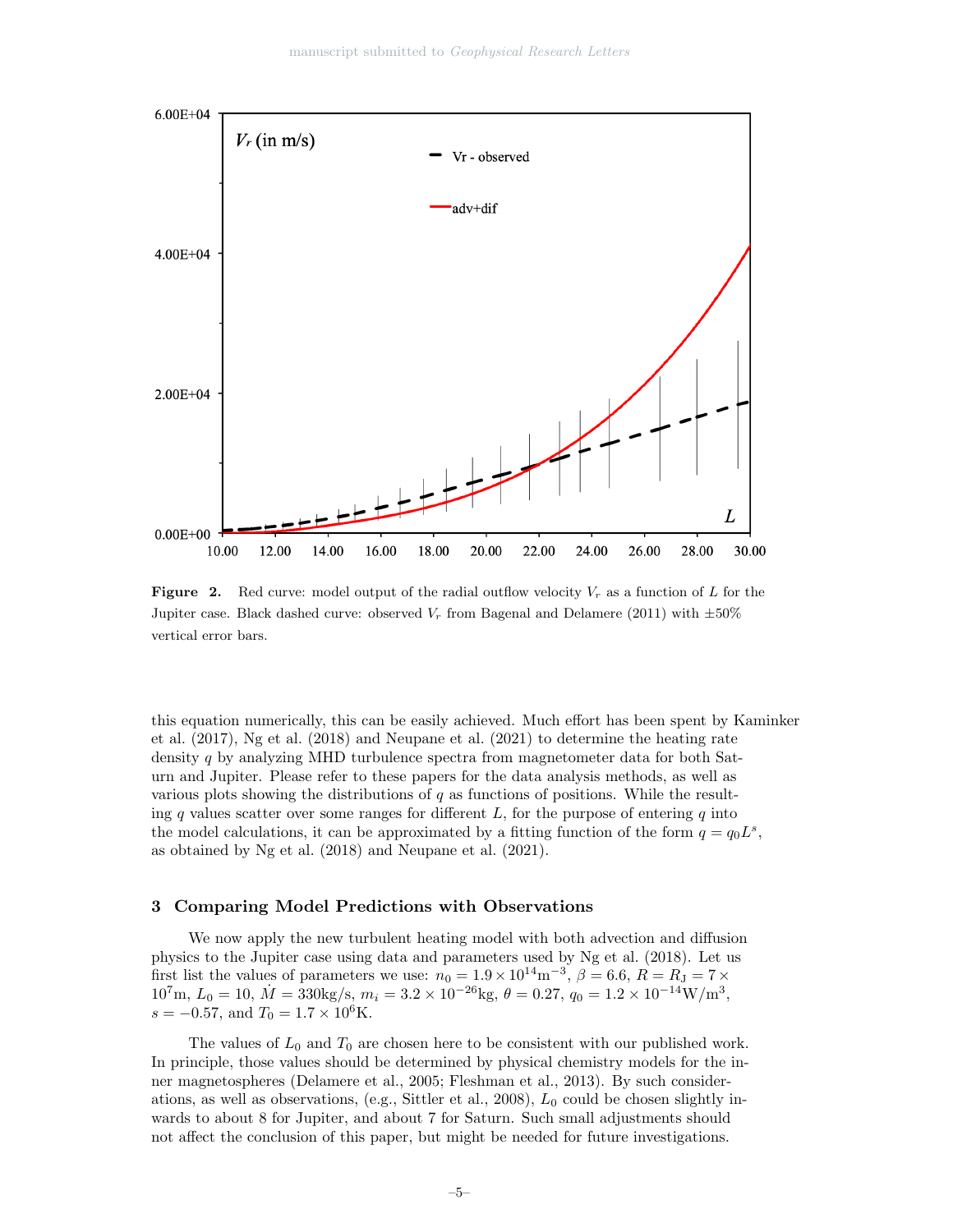

**Figure** 3. Red curve: model output of the ion temperature  $T$  as a function of  $L$  for the Jupiter case. Blue curve: output of T using the advection only model. Black dashed curve: observed T from Bagenal and Delamere (2011) with  $\pm 50\%$  vertical error bars.

While there is a considerable amount of freedom to choose the profile of b as a function of L, many small adjustments simply produce qualitatively similar results. Therefore we only try a few different profiles and report here just one reasonable case with  $b(L)$ shown as the red curve in Fig. 1. With this choice of  $b$ , the radial outflow velocity can then be calculated using Eqs. (3) and (4), shown as the red curve in Fig. 2. We see that for this profile of b,  $V_r$  is mostly within  $\pm 50\%$  of the observed values from Bagenal and Delamere (2011), shown as the black dashed curve, which are derived from Galileo data, interpolated for the specific M value used in this calculation. The model  $V_r$  does get higher than the observed values as L getting near 30 when the heating model is expected to start failing.

The corresponding ion temperature  $T$  can then be calculated using Eq. (5), shown as the red curve in Fig. 3. The blue curve in Fig. 3 shows  $T$  calculated using the advection only model, i.e., keeping only terms proportional to  $L^{\beta_1}$  on the left hand side of Eq. (5). We see that the output from the combined model shows a much faster increase from  $T_0$ than the advection only model. Then the two models actually give virtually the same T after  $L \sim 20$ . Overall, the output from the advection only model is well within a factor of two of the output from the combined model. This provides a justification that the advection only model used by Ng et al. (2018) is valid, as long as the radial outflow velocity begins to grow larger. Also shown as the black dashed curve in Fig. 3 is the observed  $T$ , again from Bagenal and Delamere (2011). We see that the predicted  $T$  from both models actually fall within  $\pm 50\%$  of the observed values for over half of the range shown. The predicted  $T$  becomes consistently larger than the observations further in the L range but is still within a factor of three.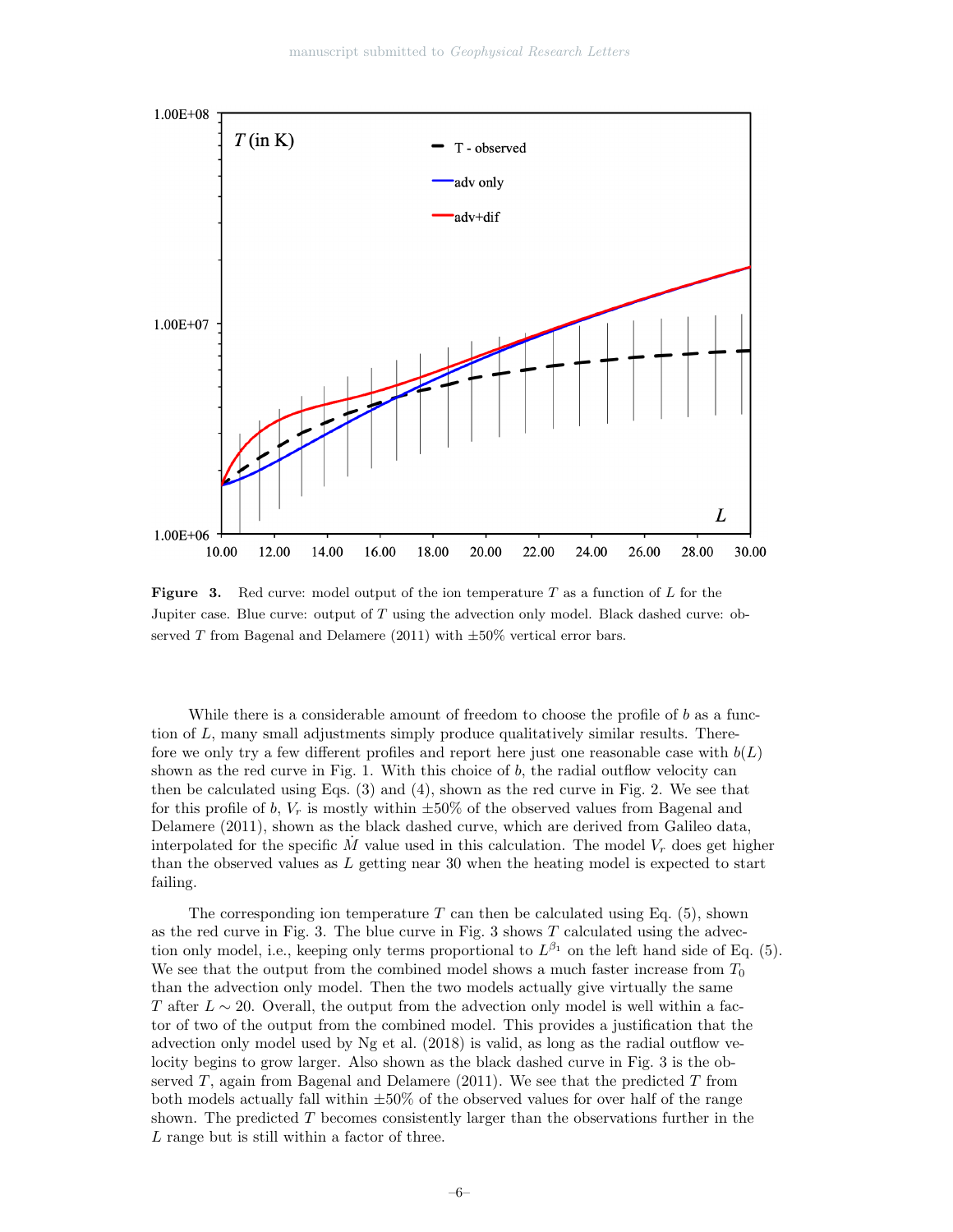

Figure 4. Red, green, and blue curves: model outputs of the radial outflow velocity  $V_r$  as a function of L for the Saturn case using  $\dot{M} = 30, 50, \text{ and } 80 \text{ kg/s}$ . Black curve: observed  $V_r$  from Wilson et al. (2017) with the shaded area indicating values between 25th and 75th percentile.



**Figure 5.** Red, green, and blue curves: model outputs of the ion temperature T as a function of L for the Saturn case using  $\dot{M} = 30, 50,$  and 80 kg/s, with solid curves from the combined model, and dashed curves from the advection only model. Black curve: observed  $T$  from Wilson et al. (2017) with the shaded area indicating values between 25th and 75th percentile.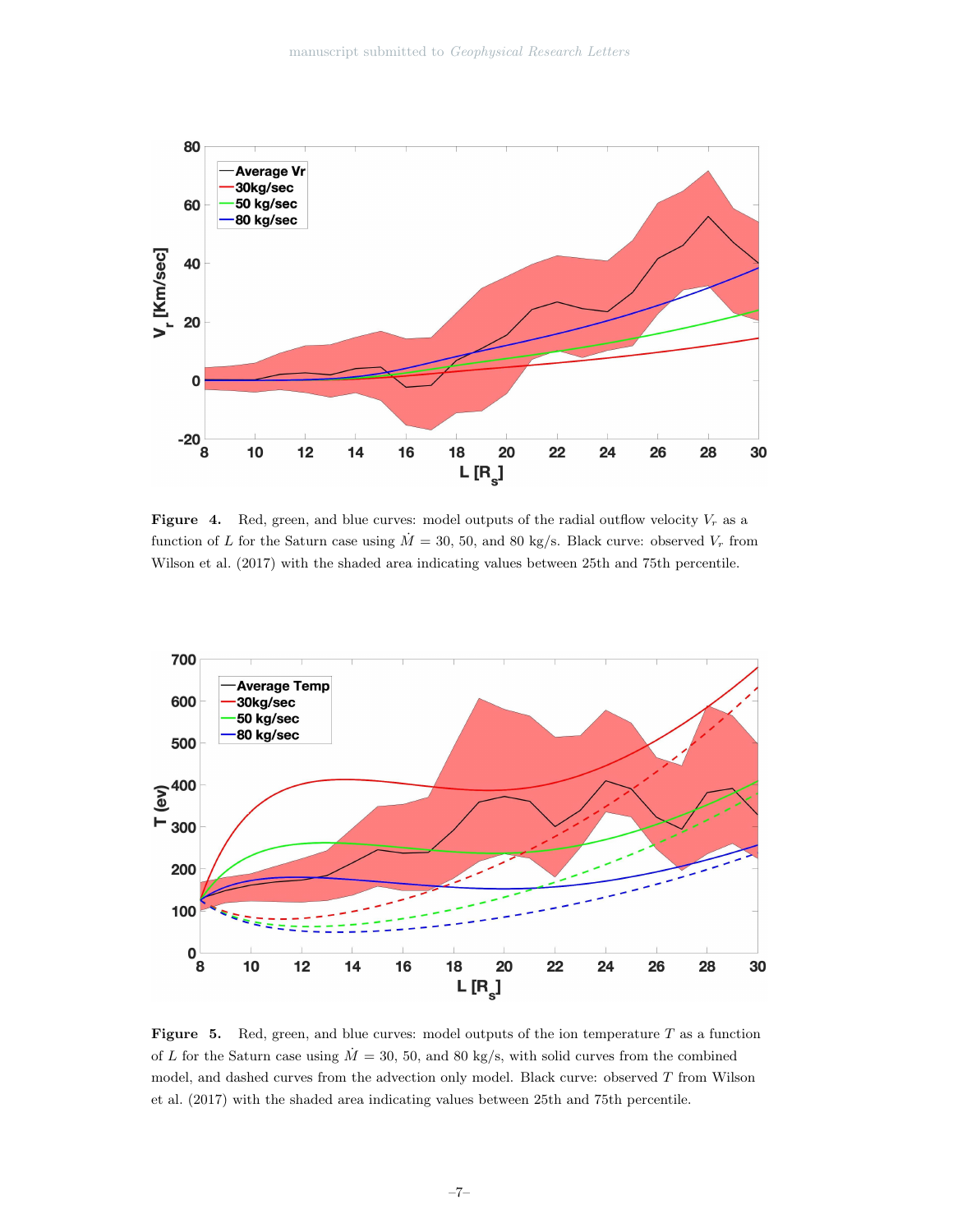Let us now apply the same model to the Saturn case using data and parameters used by Neupane et al. (2021). Let us first list the values of parameters we use:  $n_0 =$  $1.79 \times 10^{11} \text{m}^{-3}$ ,  $\beta = 4.84$ ,  $R = R_S = 6 \times 10^7 \text{m}$ ,  $L_0 = 8$ ,  $m_i = 3 \times 10^{-26} \text{kg}$ ,  $\theta = 0.27$ ,  $q_0 = 2.51 \times 10^{-16} \text{m}^3/\text{W}$ ,  $s = -0.3$ , and  $T_0 = 125.6 \text{eV}$ . As in the Jupiter case, a b profile is chosen after a few trials to give reasonable  $V_r$  profiles, shown as the blue curve in Fig. 1. It has values quite different from the Jupiter case since the  $\beta$  values are different. Due to some uncertainty in the value of  $M$  (Delamere & Bagenal, 2013; Fleshman et al., 2013), three values, 30, 50, and 80 kg/s, are used, as in Neupane et al. (2021). The  $V_r$  profiles for these three cases calculated from Eqs. (3) and (4) are shown in Fig. 4 as the red, green, and blue curves respectively. We see that while the blue curve seems to be closest to the observed values (black curve) from Wilson et al. (2017), the green curve is still mainly within the uncertainty region (the shaded area indicating values between 25th and 75th percentile). Only the red curve is significantly below observations.

The corresponding ion temperature  $T$  calculated from Eq.  $(5)$  are shown in Fig. 5 for the same three  $M$  cases as the red, green, and blue curves. The observed temperature shown as the black curve is again from Wilson et al. (2017). We see that the green solid curve fits the observations the best, while the red solid curve is significantly higher, and the blue solid curve is significantly lower. Combining both the  $V_r$  and  $T$  comparisons, the case for the green curves, or  $M = 50 \text{kg/s}$ , seems to give an overall satisfactory predictions. In Fig. 5 we have also plotted predictions using the advection only model as dashed curves, with the same color for each  $M$  case. Comparing with those curves, the combined model again gives a much faster increase of  $T$  starting from  $L_0$ , instead of having initial decreases, which now fits much better with observations, while the predictions at larger  $L$  are essentially at the same levels. Therefore the Saturn case again shows that the combined model indeed provides better agreement, and also recovers the advection only model for larger L.

#### 4 Conclusion

In this paper, we have developed the formulation for a one-dimensional steady-state turbulent heating model for the inner magnetospheres of giant planets, by combining both the diffusion and advection effects. Combining these effects into a single model provides a better theoretical foundation than either the diffusion only or advection only approaches of Saur (2004), and Ng et al. (2018) respectively. This is because the new model will consistently have the diffusion effects being dominant when the radial outflow speed  $V_r$  is small, but will change to advection effects being dominant when  $V_r$  is larger. In practice, we also show that the combined model does give better comparisons with observations of both  $V_r$ , and the ion temperature T, by repeating the studies done previously for Jupiter by Ng et al. (2018), and for Saturn by Neupane et al. (2021). The new calculations from the combined model also provide a justification for the advection only model for the use in larger radial positions  $L$  when  $V_r$  has increased substantially, since the two models give almost the same outputs for larger L. With this new model and the comparisons with observations, there is more confidence that MHD turbulence can indeed provide enough heating to explain the increase with ion temperature in the inner magnetospheres of the giant planets.

While this turbulent heating model is now on firmer ground, it is still far from being a dynamical model, since we have not included an equation of motion that can provide a mechanism for the increase of  $V_r$ . Rather, we have simply tuned the model to better compare with observed profiles of  $V_r$  and T. Such a study is obviously a worthwhile future research direction, but is outside the scope of this paper. We additionally neglect other effects which contribute to the beginning of the break down of the model after about  $L = 30$  such as the beginning of the breakdown of corotation, and the return of flux tubes, as well as other possible heat loss mechanisms. Therefore, there are several potential directions that can be taken to facilitate further improvement of the model.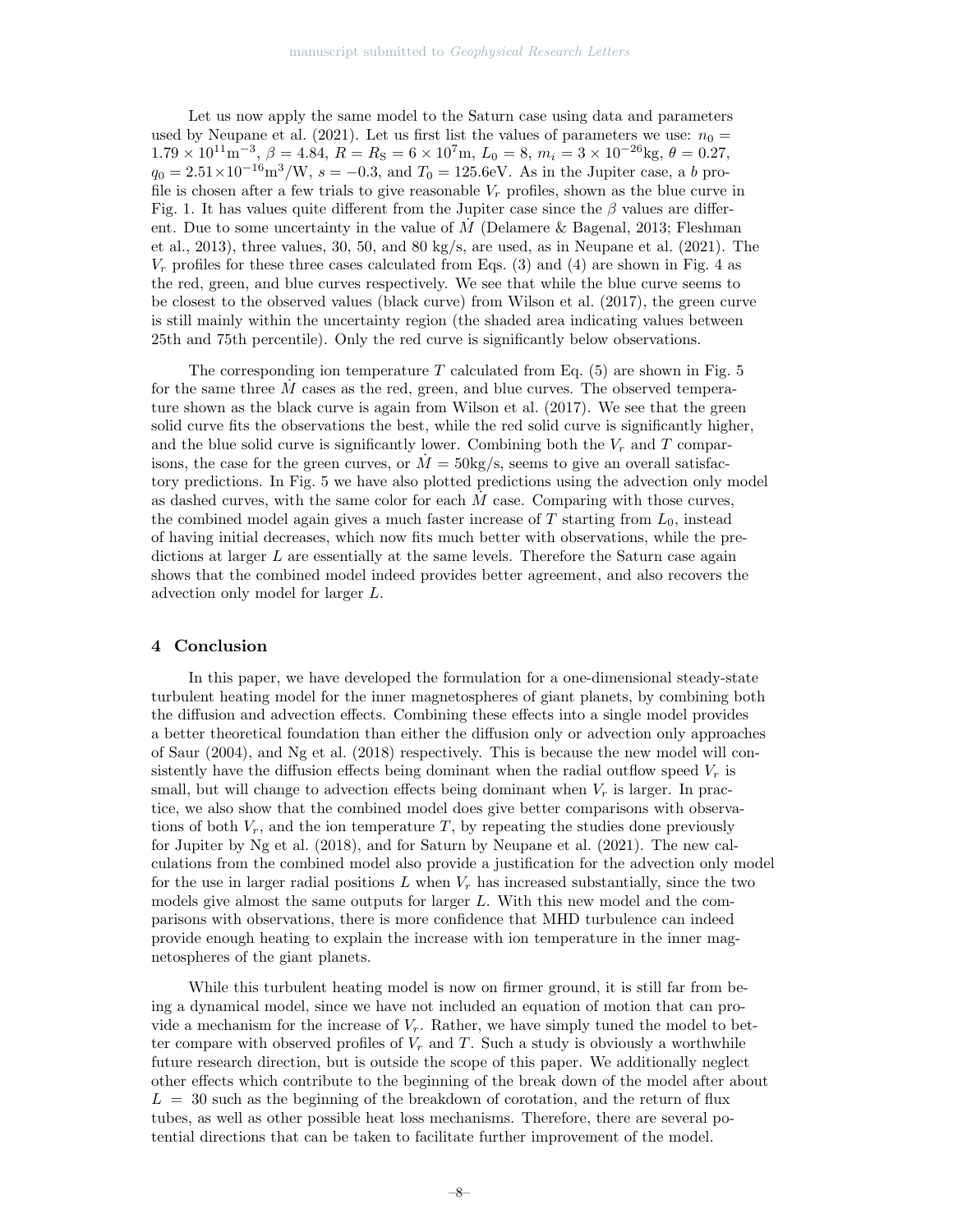#### Acknowledgments

This work is supported by NASA grant 80NSSC20K1279.

Data Availability Statement

The new model outputs in this paper is based on parameters from previous data analysis in the papers by Ng et al. (2018) and Neupane et al. (2021). Please refer to these two papers for the availability of data used in those studies.

### References

- Bagenal, F., & Delamere, P. A. (2011, May). Flow of mass and energy in the magnetospheres of Jupiter and Saturn. Journal of Geophysical Research (Space Physics), 116 (A15), 5209. doi: 10.1029/2010JA016294
- Bagenal, F., Wilson, R. J., Siler, S., Paterson, W. R., & Kurth, W. S. (2016). Survey of galileo plasma observations in jupiter's plasma sheet. Journal of Geophysical Research: Planets,  $n/a-n/a$ . Retrieved from  $http://dx.doi.org/10$ .1002/2016JE005009 (2016JE005009) doi: 10.1002/2016JE005009
- Delamere, P. A., & Bagenal, F. (2010, October). Solar wind interaction with Jupiter's magnetosphere. Journal of Geophysical Research (Space Physics), 115 (A14), 10201-+. doi: 10.1029/2010JA015347
- Delamere, P. A., & Bagenal, F. (2013, November). Magnetotail structure of the giant magnetospheres: Implications of the viscous interaction with the solar wind. Journal of Geophysical Research (Space Physics), 118, 7045-7053. doi: 10.1002/2013JA019179
- Delamere, P. A., Bagenal, F., & Steffl, A. (2005, December). Radial variations in the Io plasma torus during the Cassini era. Journal of Geophysical Research (Space Physics), 110, 12223-+. doi: 10.1029/2005JA011251
- Fleshman, B. L., Delamere, P. A., Bagenal, F., & Cassidy, T. (2013, August). A 1-D model of physical chemistry in Saturn's inner magnetosphere. Journal of Geophysical Research (Planets), 118 , 1567-1581. doi: 10.1002/jgre.20106
- Hill, T. W., Dessler, A. J., & Goertz, C. K. (1983). Magnetospheric Models. In A. J. Dessler (Ed.), Physics of the jovian magnetosphere (p. 353-394).
- Kaminker, V., Delamere, P. A., Ng, C. S., Dennis, T., Otto, A., & Ma, X. (2017, April). Local time dependence of turbulent magnetic fields in Saturn's magnetodisc. Journal of Geophysical Research (Space Physics), 122 , 3972-3984. doi: 10.1002/2016JA023834
- Neupane, B. R., Delamere, P. A., Ma, X., Ng, C.-S., Burkholder, B., & Damiano, P. (2021). On the nature of turbulent heating and radial transport in saturn's magnetosphere. Journal of Geophysical Research: Space Physics, 126(1), e2020JA027986. Retrieved from https://agupubs.onlinelibrary.wiley .com/doi/abs/10.1029/2020JA027986 (e2020JA027986 2020JA027986) doi: https://doi.org/10.1029/2020JA027986
- Ng, C. S., Bhattacharjee, A., Munsi, D., Isenberg, P. A., & Smith, C. W. (2010, February). Kolmogorov versus Iroshnikov-Kraichnan spectra: Consequences for ion heating in the solar wind.  $J. Geophys. Res., 115, 2101.$  doi: 10.1029/2009JA014377
- Ng, C. S., Delamere, P. A., Kaminker, V., & Damiano, P. A. (2018). Radial transport and plasma heating in jupiter's magnetodisc. Journal of Geophysical Research: Space Physics, 123(8), 6611-6620. Retrieved from https://agupubs .onlinelibrary.wiley.com/doi/abs/10.1029/2018JA025345 doi: 10.1029/ 2018JA025345
- Saur, J. (2004, February). Turbulent Heating of Jupiter's Middle Magnetosphere. Astrophys. J. Lett., 602, L137-L140. doi: 10.1086/382588
- Sittler, E., Andre, N., Blanc, M., Burger, M., Johnson, R., Coates, A., . . . Young, D. (2008). Ion and neutral sources and sinks within saturn's inner magne-